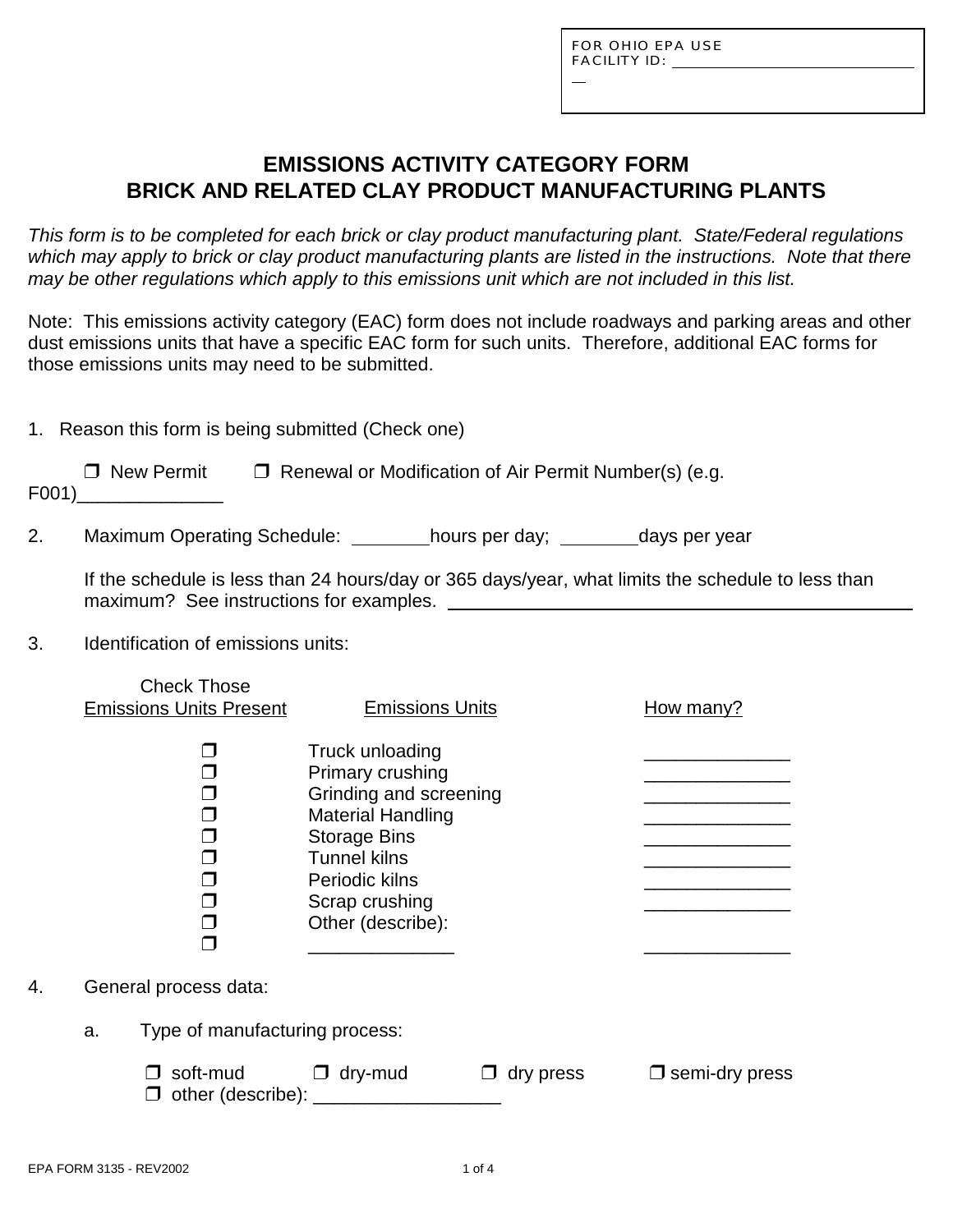b. Type of products manufactured:

|    |                                      | pipe<br>$\Box$ refractory brick                                                          | $\Box$ pottery<br>$\Box$ flue liners $\Box$ other (describe): | $\Box$ common brick |  |  |  |
|----|--------------------------------------|------------------------------------------------------------------------------------------|---------------------------------------------------------------|---------------------|--|--|--|
|    |                                      | $\Box$ architectural products                                                            |                                                               |                     |  |  |  |
|    | C.                                   | Maximum annual plant production rate ______________________ tons/year                    |                                                               |                     |  |  |  |
|    | d.                                   | Raw material mix ______ % fireclay, ______ % shale, _____ % other: ____________          |                                                               |                     |  |  |  |
| 5. |                                      | Primary crushing process data:                                                           |                                                               |                     |  |  |  |
|    | a.                                   |                                                                                          |                                                               |                     |  |  |  |
|    | b.                                   | Maximum hourly production rate for the crushing equipment _____________________tons/hour |                                                               |                     |  |  |  |
|    | C.                                   | Maximum annual production for the crushing equipment ______________________ tons/year    |                                                               |                     |  |  |  |
| 6. | Grinding and screening process data: |                                                                                          |                                                               |                     |  |  |  |
|    | a.                                   | Manufacturer of grinding and screening equipment _______________________________         |                                                               |                     |  |  |  |
|    | b.                                   | Maximum hourly production rate for the grinding and screening equipment<br>tons/hour     |                                                               |                     |  |  |  |
|    | c.                                   | Maximum annual production for the grinding and screening equipment _                     |                                                               |                     |  |  |  |

7. Material transfer points

tons/year

| Material<br>transferred | Number of<br>identical<br>points | From<br>(identify equipment) | To<br>(identify equipment) | Maximum<br>transfer rate<br>(tons/year) |
|-------------------------|----------------------------------|------------------------------|----------------------------|-----------------------------------------|
|                         |                                  |                              |                            |                                         |
|                         |                                  |                              |                            |                                         |
|                         |                                  |                              |                            |                                         |
|                         |                                  |                              |                            |                                         |
|                         |                                  |                              |                            |                                         |
|                         |                                  |                              |                            |                                         |
|                         |                                  |                              |                            |                                         |
|                         |                                  |                              |                            |                                         |
|                         |                                  |                              |                            |                                         |
|                         |                                  |                              |                            |                                         |
|                         |                                  |                              |                            |                                         |
|                         |                                  |                              |                            |                                         |

8. Storage bins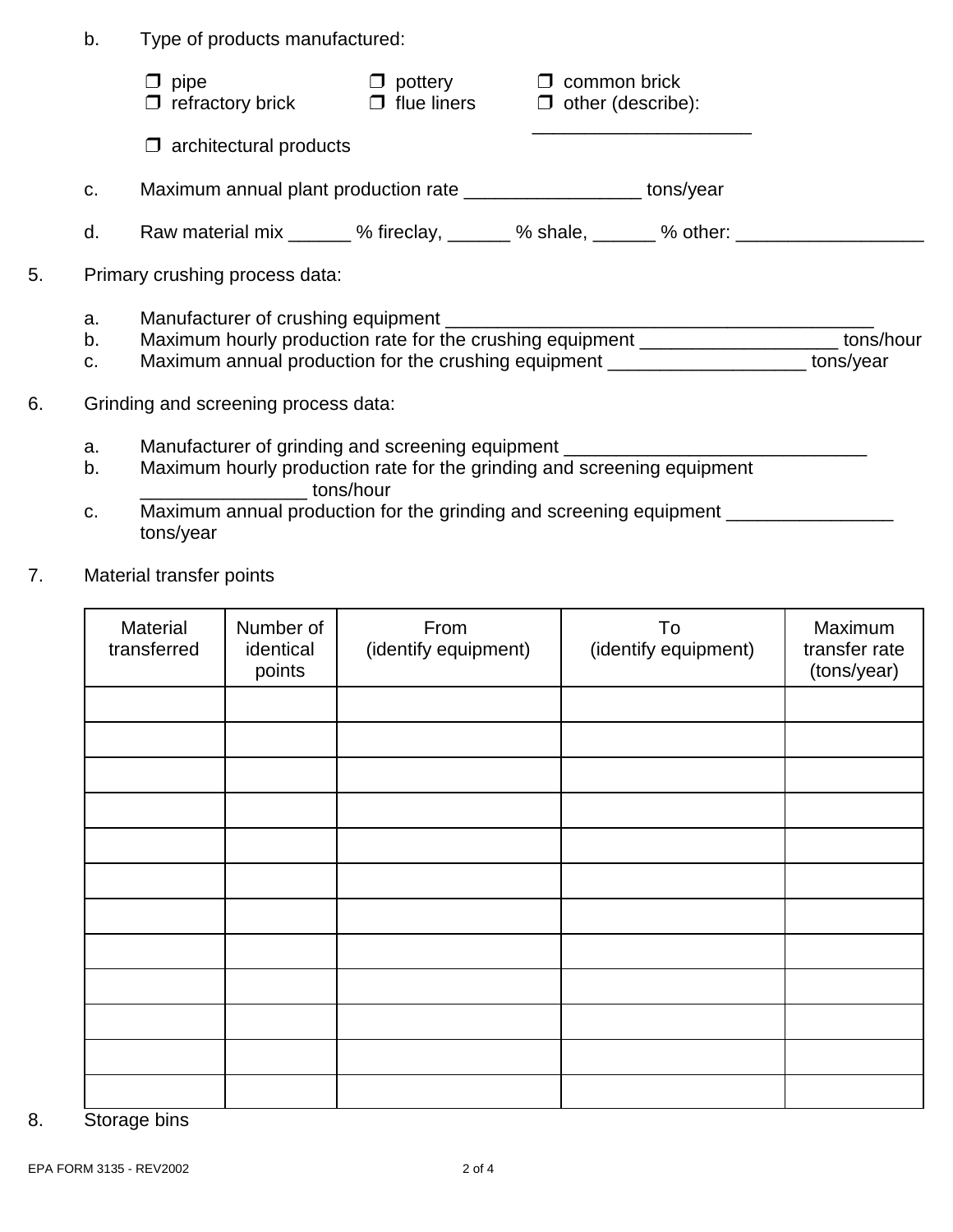| Number of<br>identical bins | Material stored | Capacity of bin<br>(tons) |
|-----------------------------|-----------------|---------------------------|
|                             |                 |                           |
|                             |                 |                           |
|                             |                 |                           |
|                             |                 |                           |
|                             |                 |                           |
|                             |                 |                           |
|                             |                 |                           |
|                             |                 |                           |

#### 9. Kilns

| Emissions<br>Unit $ID(s)$ | Number of<br>identical<br>kilns | Type of kiln<br>(e.g. tunnel,<br>periodic) | Fuel(s) used | Capacity of<br>each kiln<br>(tons/hour) | Capacity of<br>each kiln<br>(tons/year) |
|---------------------------|---------------------------------|--------------------------------------------|--------------|-----------------------------------------|-----------------------------------------|
|                           |                                 |                                            |              |                                         |                                         |
|                           |                                 |                                            |              |                                         |                                         |
|                           |                                 |                                            |              |                                         |                                         |
|                           |                                 |                                            |              |                                         |                                         |
|                           |                                 |                                            |              |                                         |                                         |
|                           |                                 |                                            |              |                                         |                                         |
|                           |                                 |                                            |              |                                         |                                         |
|                           |                                 |                                            |              |                                         |                                         |
|                           |                                 |                                            |              |                                         |                                         |

## 10. Scrap crushing process data:

- a. Manufacturer of scrap crushing equipment \_\_\_\_\_\_\_\_\_\_\_\_\_\_\_\_\_\_\_\_\_\_\_\_\_\_\_\_\_\_\_\_\_\_\_\_
- b. Maximum hourly production rate for the scrap crushing equipment \_\_\_\_\_\_\_\_\_\_\_\_\_\_ tons/hour
- c. Maximum annual production for the scrap crushing equipment \_\_\_\_\_\_\_\_\_\_\_\_\_\_\_\_\_\_\_ tons/year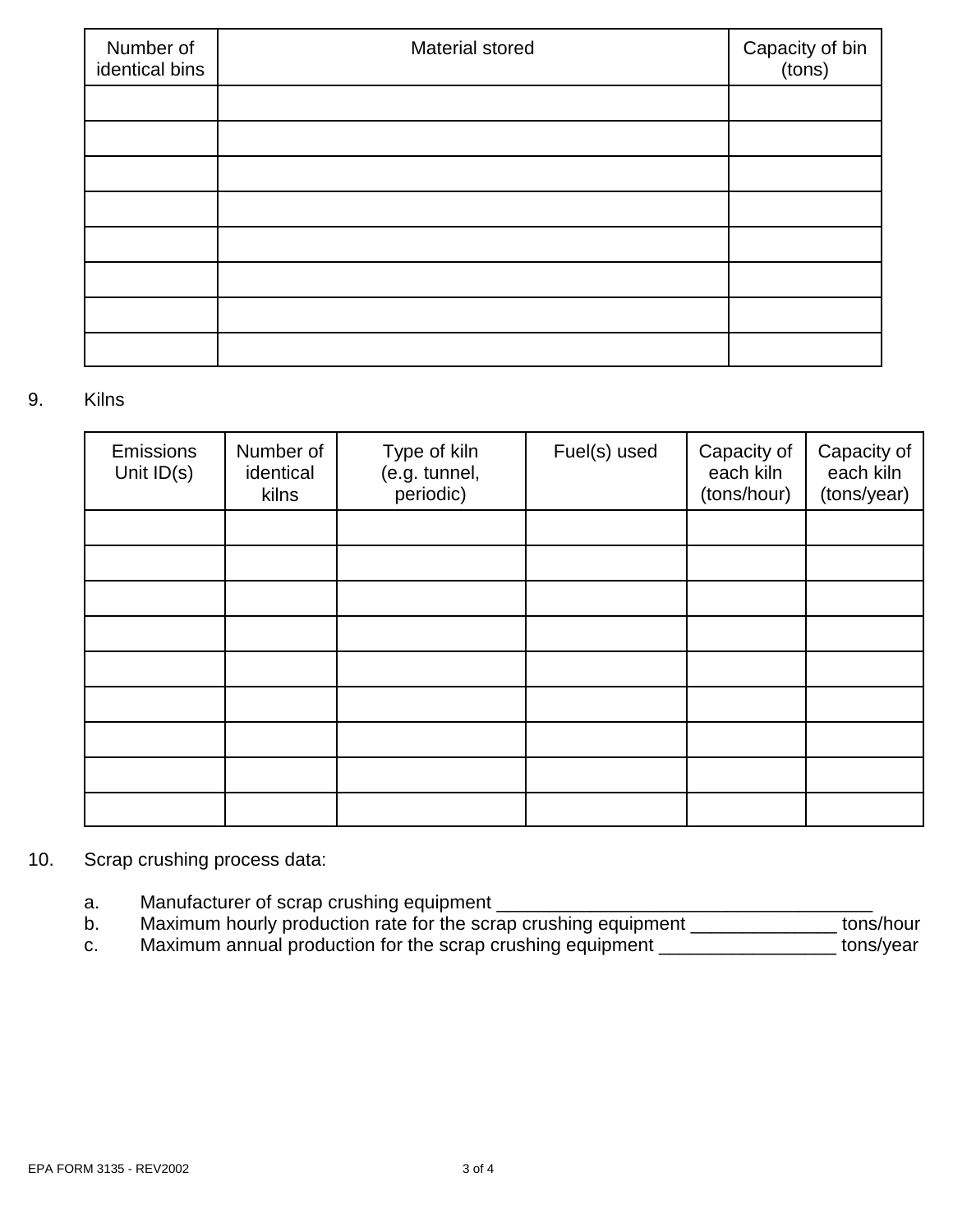11. Control methods to be used for emissions from brick and related clay product manufacturing plants:

|                     | <b>Capture Method</b> | Capture<br>Efficiency | <b>Control Method</b> | Control<br>Efficiency |
|---------------------|-----------------------|-----------------------|-----------------------|-----------------------|
| Truck unloading     |                       |                       |                       |                       |
| Primary crushing    |                       |                       |                       |                       |
| Grinding/screening  |                       |                       |                       |                       |
| Material transfer   |                       |                       |                       |                       |
| <b>Storage Bins</b> |                       |                       |                       |                       |
| <b>Kilns</b>        |                       |                       |                       |                       |
| Scrap crushing      |                       |                       |                       |                       |
| Other               |                       |                       |                       |                       |

## 12. Details for wet suppression systems

|                     | Year<br>Installed | <b>Material Used</b><br>(wetting agent) | <b>Application Point(s)</b> | <b>Application Rate</b><br>(gal./ton processed) |
|---------------------|-------------------|-----------------------------------------|-----------------------------|-------------------------------------------------|
| Truck unloading     |                   |                                         |                             |                                                 |
| Primary crushing    |                   |                                         |                             |                                                 |
| Grinding/screening  |                   |                                         |                             |                                                 |
| Material transfer   |                   |                                         |                             |                                                 |
| <b>Storage Bins</b> |                   |                                         |                             |                                                 |
| Scrap crushing      |                   |                                         |                             |                                                 |
| Other               |                   |                                         |                             |                                                 |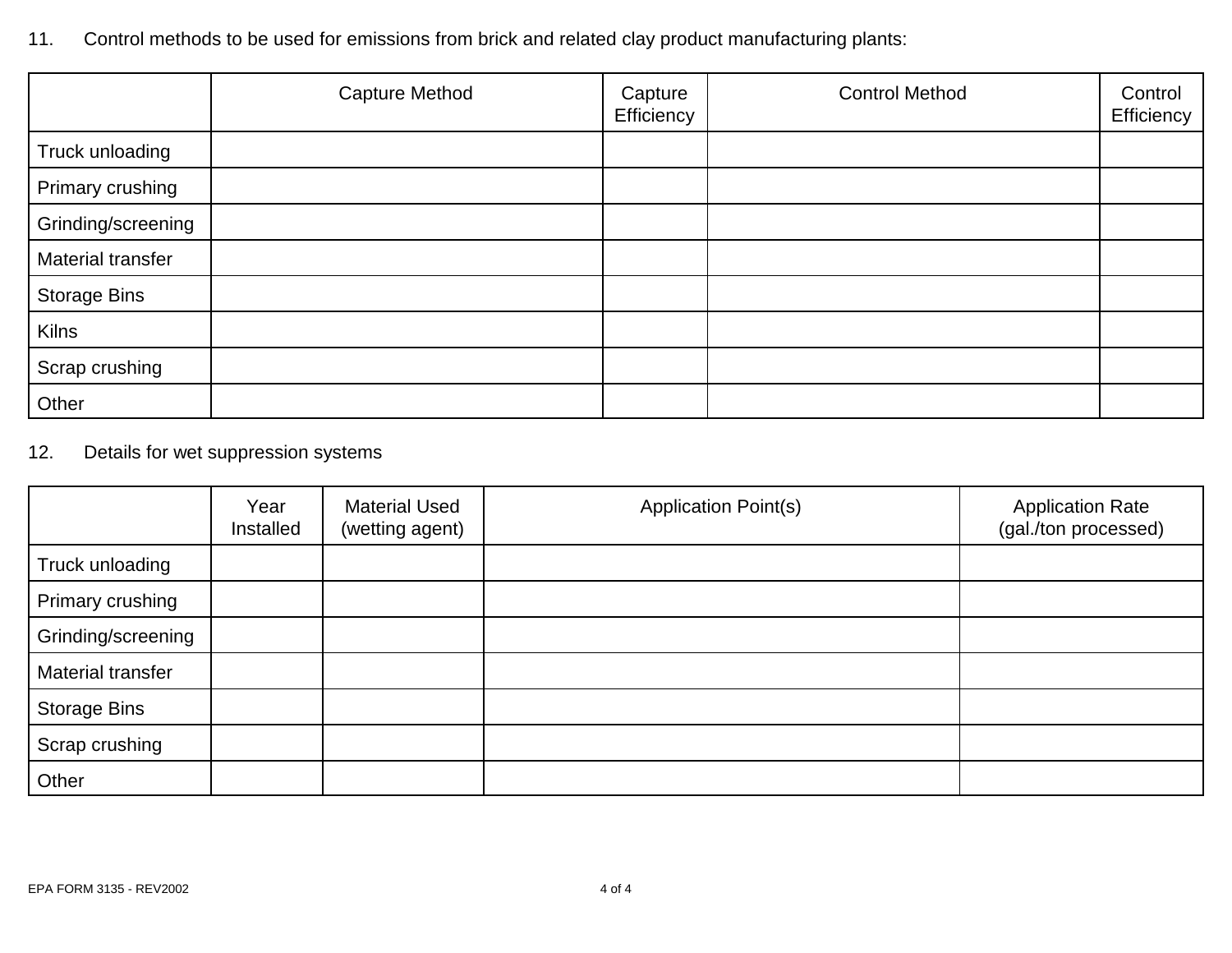## **INSTRUCTIONS FOR COMPLETION OF THE EMISSIONS ACTIVITY CATEGORY FORM FOR BRICK AND RELATED CLAY PRODUCT MANUFACTURING PLANTS**

### **GENERAL INSTRUCTIONS:**

Provide complete responses to all applicable questions. If an item does not apply to the emissions unit, write in "Not Applicable" or "NA." If the answer is not known, write in "Not Known" or "NK." If you need assistance in understanding a question after reading the instructions below, contact your Ohio EPA District Office or Local Air Agency for assistance. Submittal of an incomplete application will delay application review and processing. In addition, the application may be returned as incomplete if all applicable questions are not answered appropriately.

#### **APPLICABLE REGULATIONS:**

*The following State and Federal Regulations may be applicable to brick and clay product manufacturing. Note that there may be other regulations which apply to this emissions unit which are not included here.*

Federal: 40 CFR 63, (MACT) Subparts A, JJJJJ (Brick and Structural Clay Products Manufacturing)

State: Ohio Administrative Code (OAC) 3745-31-02, -05 (Permit to Install) 3745-35-02 (Permit to Operate) 3745-17-07, -08, -11 (particulate emissions) 3745-18-06 (sulfur dioxide emissions)

If you would like a copy of these regulations, contact your Ohio EPA District Office or Local Air Agency. State regulations may also be viewed and downloaded from the Ohio EPA website at http://www.epa.state.oh.us/dapc/regs/regs.html. Federal regulations may be viewed and downloaded at http://www.epa.gov/docs/epacfr40/chapt-I.info/subch-C.htm.

### **SAMPLE EMISSIONS CALCULATION METHODS:**

USEPA has developed emission factors for many types of emissions units and published them in a document titled "Compilation of Air Pollutant Emission Factors, AP-42", available from the following website: http://www.epa.gov/ttn/chief/ap42/index.html See Chapter 11.3. (Bricks and Related Clay Products)

In addition, manufacturers of some types of emissions units and most types of control equipment develop emissions estimates or have stack test data which you can request.

Stack testing of the emissions may be done.

You may develop your own emission factors by mass balance or other knowledge of your process if you can quantify inputs and outputs accurately. You may be able to do this on a small scale or over a short period of time if it is not practical during regular production. If you have control equipment, you may be able to quantify the amount of pollution collected over a known time period or production amount.

### **SPECIFIC INSTRUCTIONS:**

- 1. Indicate whether this is a previously unpermitted emissions unit (new permit) or a renewal application for a previously permitted emissions unit, listing the 4-character OEPA emissions unit identification number. Multiple emissions units may be described.
- 2. Enter the maximum operating schedule for the plant.